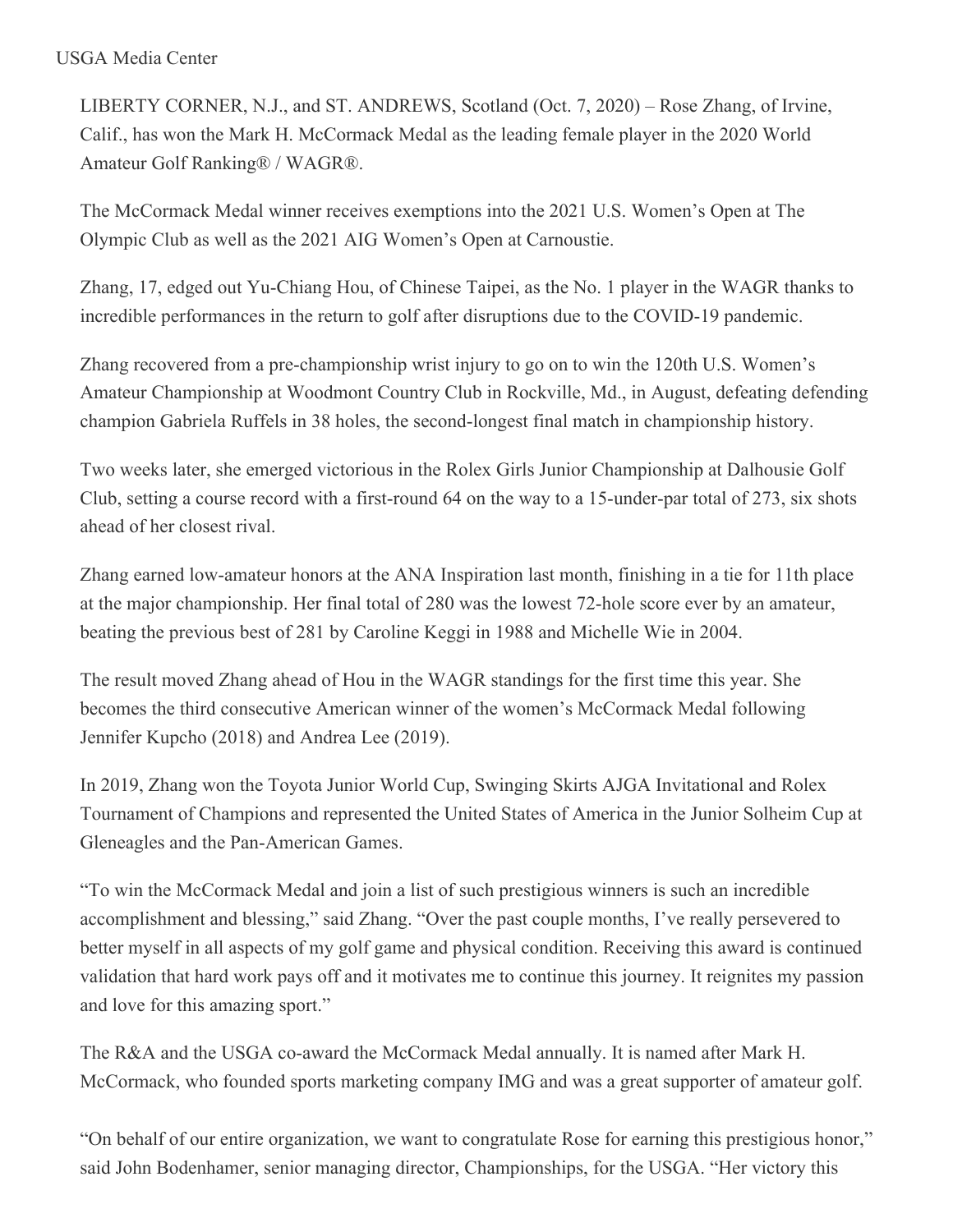summer at the U.S. Women's Amateur represents one of the most exciting finishes in championship history, and we were treated all week to the poise, fortitude, and talent that Rose brings to championship golf. Coupled with her play over the last year, it's no surprise she has put herself in position for this award. We can't wait to see where her career goes from here."

Professor Steve Otto, Chief Technology Officer at The R&A, said, "We would like to congratulate Rose on this tremendous achievement which is the culmination of a hugely impressive run of results that includes winning the U.S. Women's Amateur Championship in August. Her performances show that she is a worthy winner of the McCormack Medal and we will continue to follow her career with great interest. We look forward to welcoming her to Carnoustie for the AIG Women's Open next year."

The World Amateur Golf Ranking, which is supported by Rolex, was established in 2007 when the men's ranking was launched. The men's ranking encompasses more than 2,800 counting events, ranking 6,777 players from 106 countries. The women's ranking was launched in 2011 and has a calendar of around 2,000 counting events with more than 3,375 ranked players from 78 countries.

### About WAGR®

The World Amateur Golf Ranking® / WAGR®, which comprises a women's ranking and a men's ranking for elite amateur players, is offered by The R&A and the USGA as a global service to golf. Through incorporation and assessment worldwide of both amateur and professional events, WAGR encourages the international development of the competitive game. The ranking endeavors to be the most comprehensive and accurate ranking in golf by effectively comparing players from around the world who may never directly compete against one another. It is available to national federations and organizers of amateur and professional events and tours as a criterion for tournament field selection and for purposes of exemptions, national team selection, and orders of merit.

### About The Mark H. McCormack Medal

The award is named after Mark H. McCormack, the late founder of sports marketing company IMG and an avid supporter of amateur golf. The Mark H. McCormack Medal is awarded to the player ranked number one in the World Amateur Golf Ranking® / WAGR® after the U.S. Women's Amateur Championship or the European Ladies' Amateur Championship, whichever concludes last. Established in 2007, the same award goes to the player leading the men's ranking after the European Amateur Championship or U.S. Amateur Championship, whichever concludes last.

## Previous Winners

Men: 2019 Cole Hammer (USA), 2018 Braden Thornberry (USA), 2017 Joaquin Niemann (Chile), 2016 Maverick McNealy (USA), 2015 Jon Rahm (ESP), 2014 Oliver Schniederjans (USA), 2013 Matthew Fitzpatrick (ENG), 2012 Chris Williams (USA), 2011 Patrick Cantlay (USA), 2010 Peter